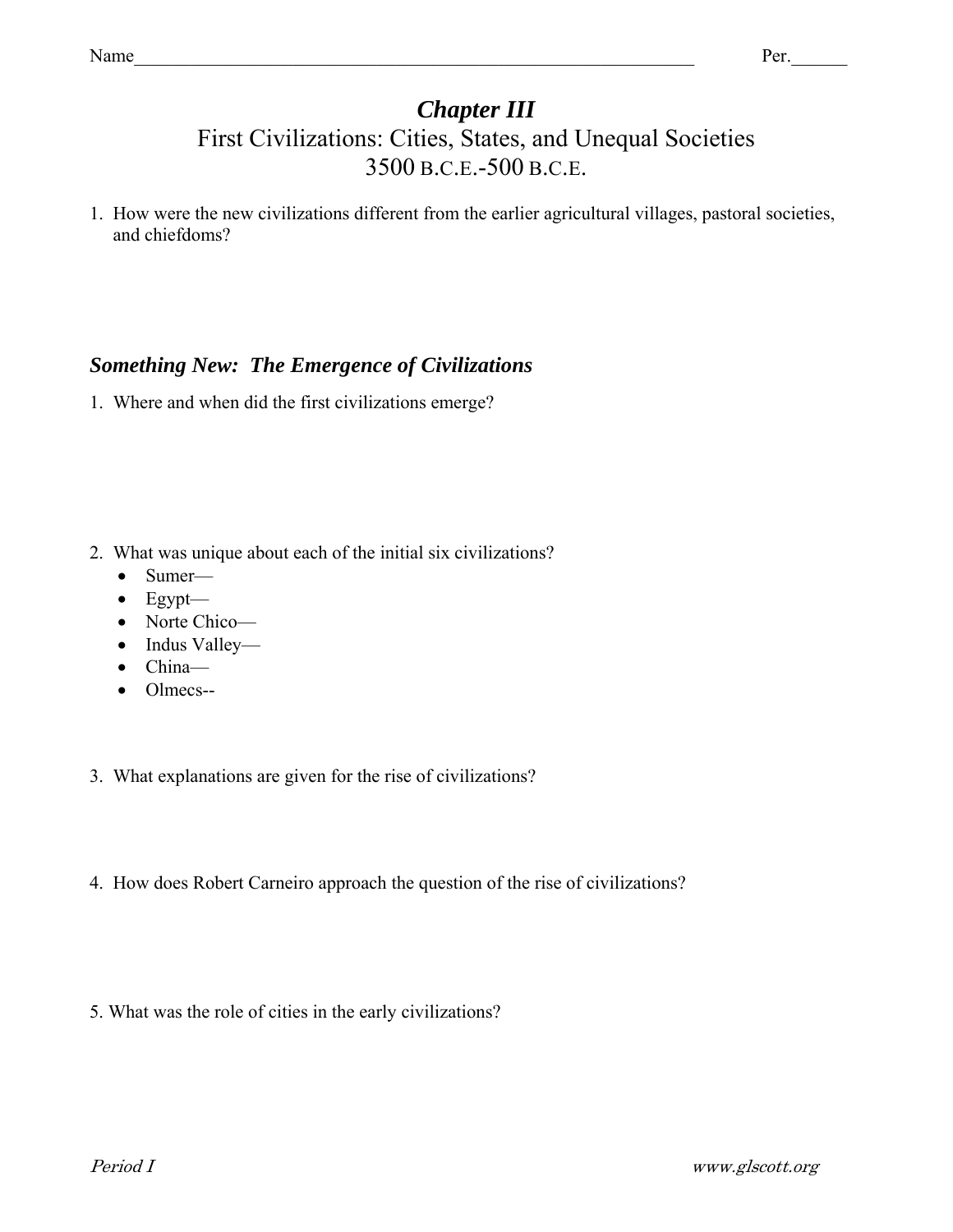#### *The Erosion of Equality*

- 1. In what ways was social inequality expressed in early civilizations?
- 2. In the rival Mesopotamian cities, what was the role of female and male slaves?
- 3. Describe slavery in all of the First Civilizations.
- 4. Compare the practice of slavery in ancient times from region to region.

5. In what ways have historians tried to explain the origins of patriarchy?

- 6. How did Mesopotamia and Egyptian patriarchy differ from each other?
	- **Mesopotamia:**
	- **Egypt:**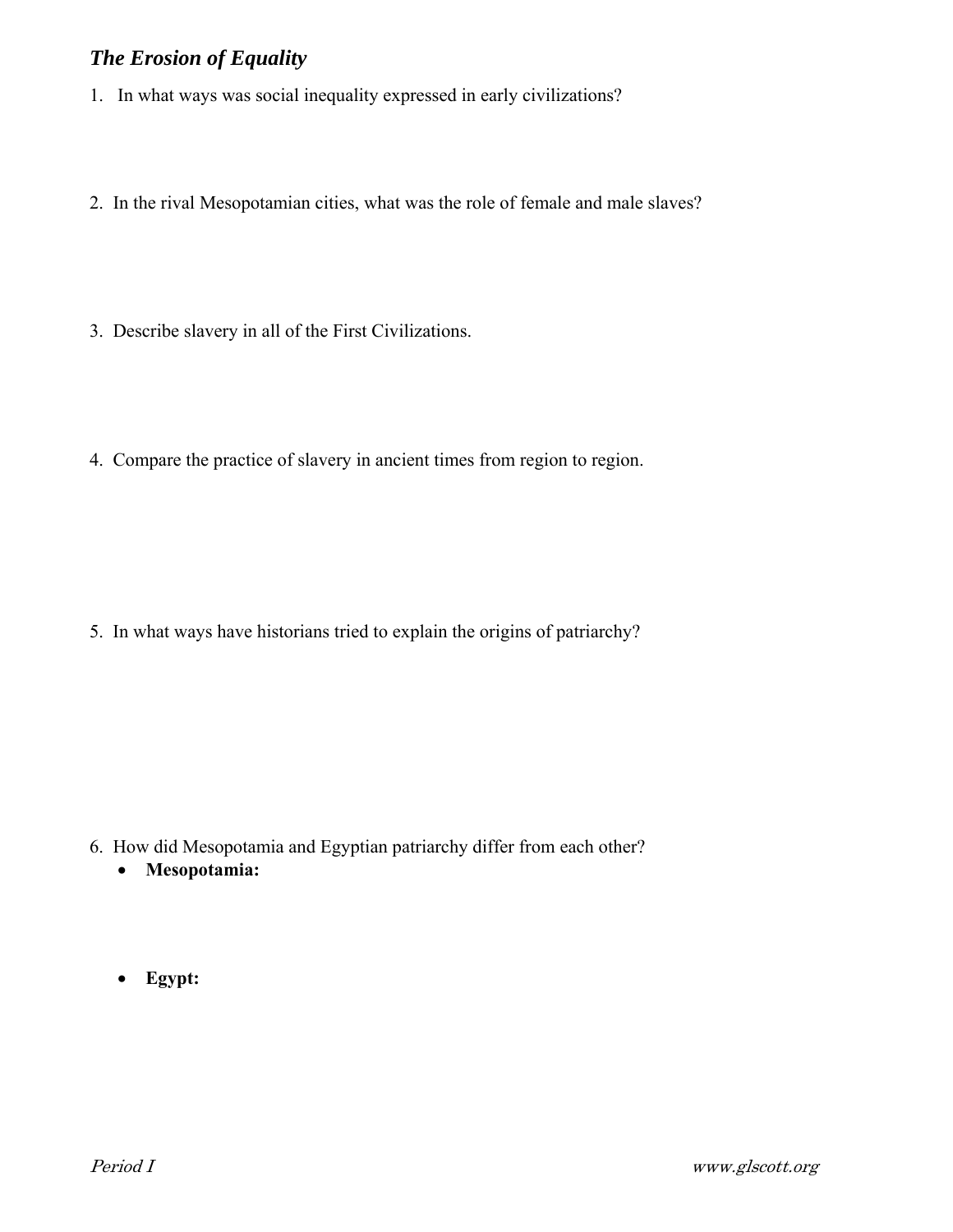## *The Rise of the State*

7. What were the sources of state authority in the First Civilizations?

| 8. Compare and Contrast Mesopotamian and Egyptian civilizations. |  |
|------------------------------------------------------------------|--|
|------------------------------------------------------------------|--|

| 6. Compare and Contrast Incooporation and Egyptian crymisations.<br>Mesopotamia | Egypt        |
|---------------------------------------------------------------------------------|--------------|
| Political:                                                                      | Political    |
|                                                                                 |              |
|                                                                                 |              |
|                                                                                 |              |
|                                                                                 |              |
|                                                                                 |              |
|                                                                                 |              |
|                                                                                 |              |
|                                                                                 |              |
|                                                                                 |              |
|                                                                                 |              |
|                                                                                 |              |
|                                                                                 |              |
|                                                                                 |              |
|                                                                                 |              |
|                                                                                 |              |
|                                                                                 |              |
| Environment:                                                                    | Environment: |
|                                                                                 |              |
|                                                                                 |              |
|                                                                                 |              |
|                                                                                 |              |
|                                                                                 |              |
|                                                                                 |              |
|                                                                                 |              |
|                                                                                 |              |
|                                                                                 |              |
|                                                                                 |              |
|                                                                                 |              |
|                                                                                 |              |
|                                                                                 |              |
|                                                                                 |              |
|                                                                                 |              |
| Culture:                                                                        | Culture:     |
|                                                                                 |              |
|                                                                                 |              |
|                                                                                 |              |
|                                                                                 |              |
|                                                                                 |              |
|                                                                                 |              |
|                                                                                 |              |
|                                                                                 |              |
|                                                                                 |              |
|                                                                                 |              |
|                                                                                 |              |
|                                                                                 |              |
|                                                                                 |              |
|                                                                                 |              |

9. In what ways were Mesopotamian and Egyptian civilizations shaped by their interactions with near and distant neighbors?